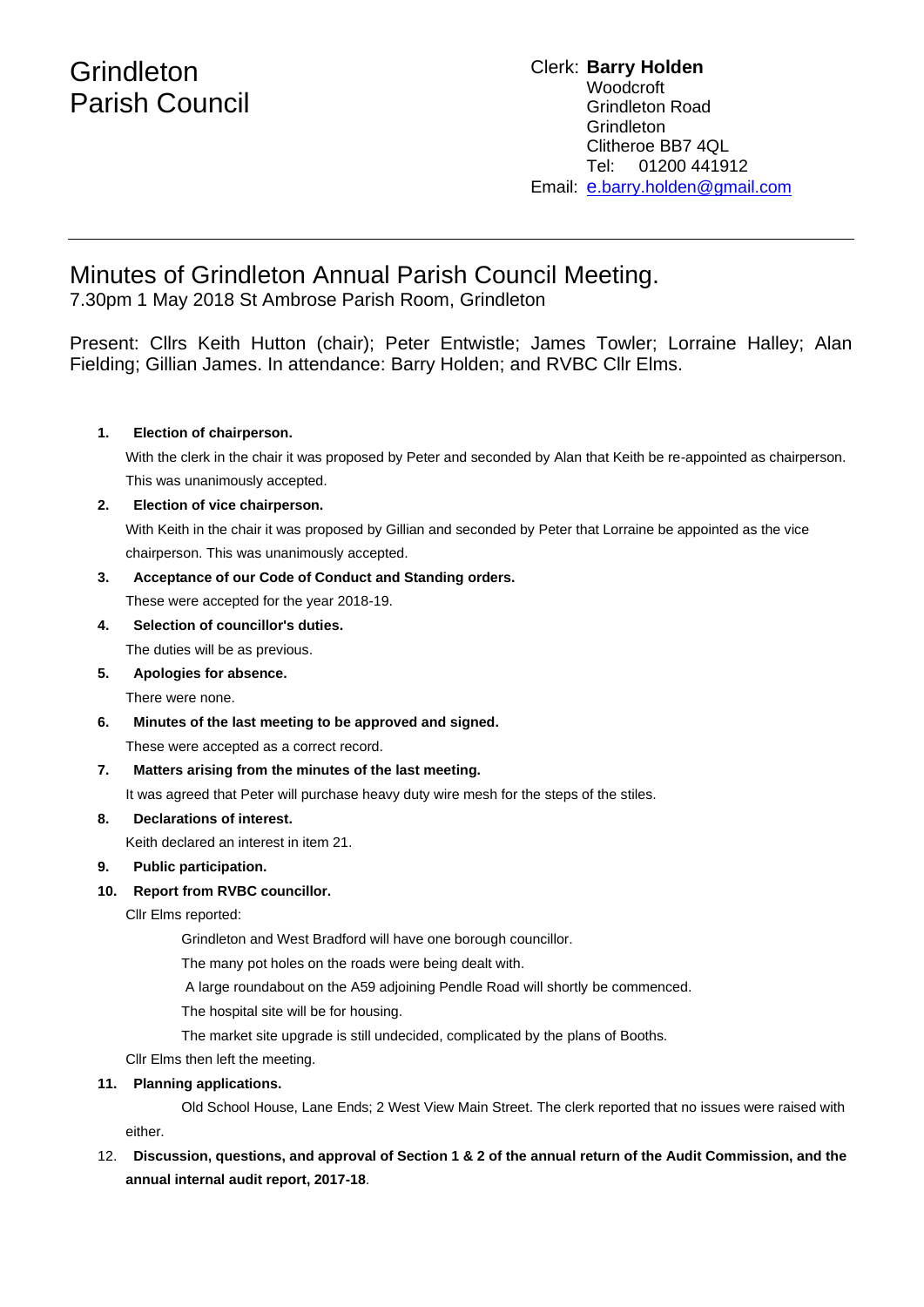# **Grindleton** Parish Council

## Clerk: **Barry Holden** Woodcroft Grindleton Road **Grindleton** Clitheroe BB7 4QL Tel: 01200 441912 Email: [e](mailto:edwardbholden@yahoo.co.uk).barry.holden@gmail.com

The councillors discussed the issues item by item and accepted all three as good financial accountability. Sections 1 and 2 were then signed along with the minute number.

### **13. Signing of the Certificate of Exemption from a limited assurance review.**

The clerk explained that as our income and expenditure were each below £25,000, and we have been in existence before 1 April 2014, and with no issue of public interest reports, or other legal issues we are able to apply for a certificate of exemption from a limited assurance review. The certificate was duly signed by the chairperson and clerk.

#### **14. Reasons for and permission to return the gift from the Masons.**

As the Masons had placed too many conditions on memorial it was considered that the gift be returned. This was agreed.

#### **15. Commemorative bench by the oak tree.**

Keith informed the meeting that an outline plan for the bench had been decided. The clerk would confirm that the grant from RVBC was still operative.

#### **16. Information on the Pinfold.**

The clerk informed the meeting that the parish council's interest of the bench had now been placed on the register, thus ensuring the continuation of its position in the pinfold.

#### 17. **Greendale Wood**.

The council was informed that although the wood was owned by the Woodland Trust they were willing to allow the Friends of Bowland to do maintenance work in it. The Friends of Bowland would be interested in involving villagers in this in such ways as helping out or joining this voluntary organisation.

## **18. Update on the Common Land issues.**

Keith informed the meeting that he was in discussion with LCC ensuring that our rights were maintained.

## **19. Payment and receipts since the last meeting.**

The clerk informed the meeting that our precept of £7,500 has been received.

20. **Permission to pay**: St Ambrose £15; D Rushton £120; LALC £135.81; Zurich Insurance £559.73; ASL Stone Company £600; Yorkshire Dales National Parks £168; West Riding Masonic Charities Ltd £1000; Royal Forest Lodge £401; Sue Piercy £50 (increased to £70); EB Holden £8.34 were in order.

## 21. **Grant application – GRGC**.

It was agreed to grant £750, noting that in future two estimates will be produced.

#### **22. Grass cutting.**

It was agreed that tenders would be sought for the grass cutting, not including the football pitch.

## **23. Preparations for LBKVC etc.**

Lorraine informed the meeting that 22 villagers have agreed to maintain areas in the village. We were also informed that the judges would be having their annual conference in the village when a preliminary inspection would be carried out. The Duke of York will be excluded from the full inspection. It was also agreed that financial provision will be provided for floral baskets for the Buck and other areas in the village.

The date of the next meeting will be 3 July. The meeting closed at 21.30